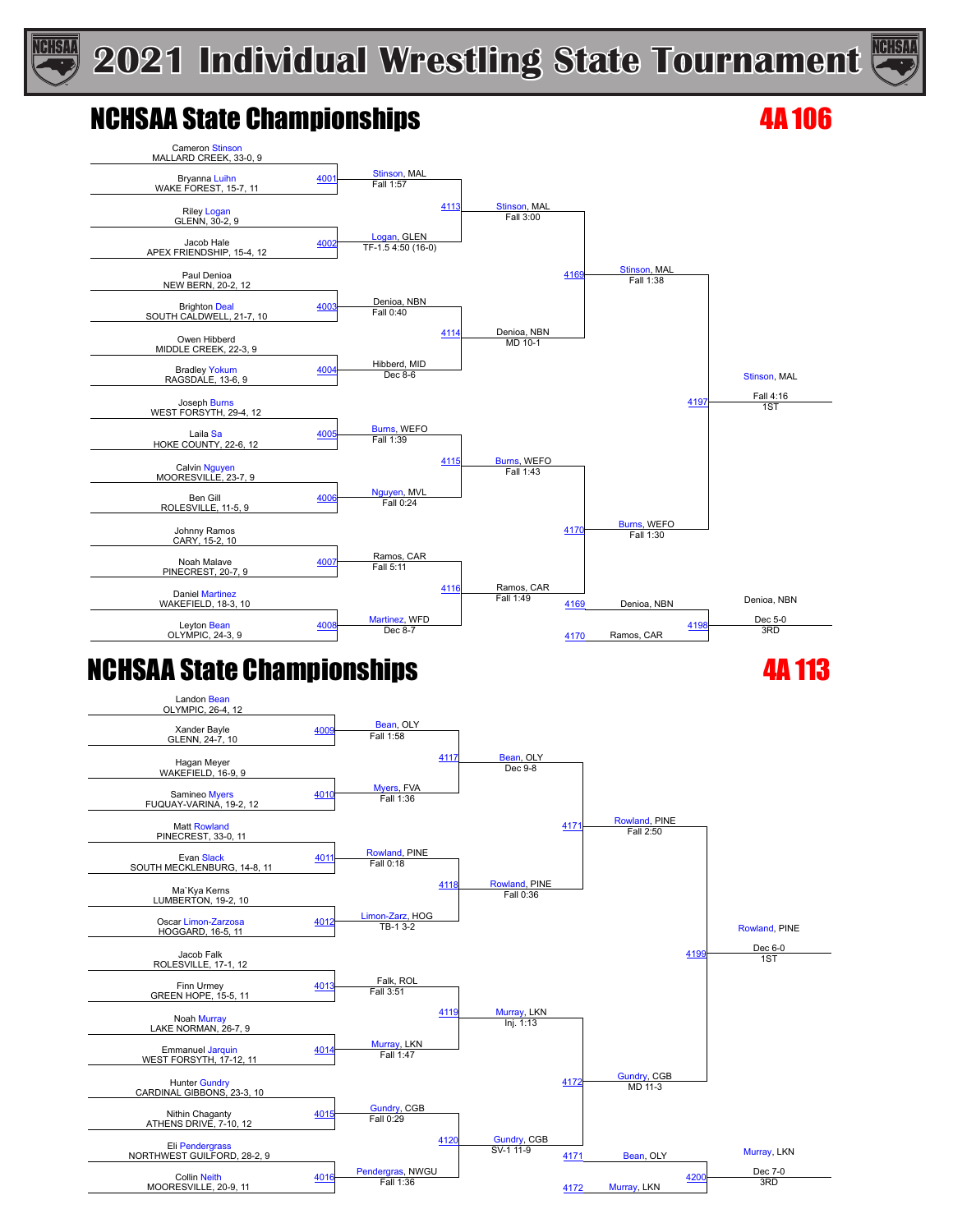





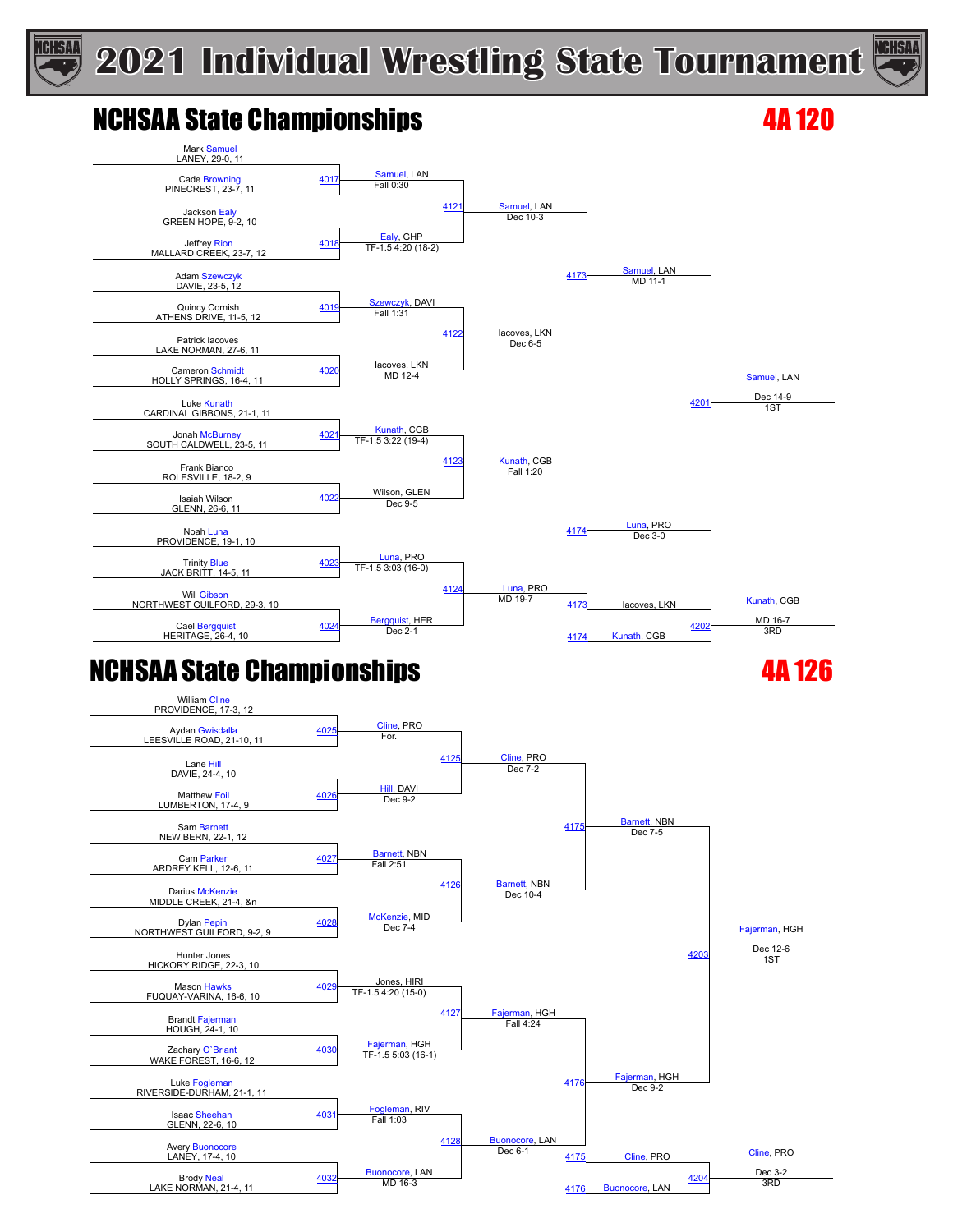





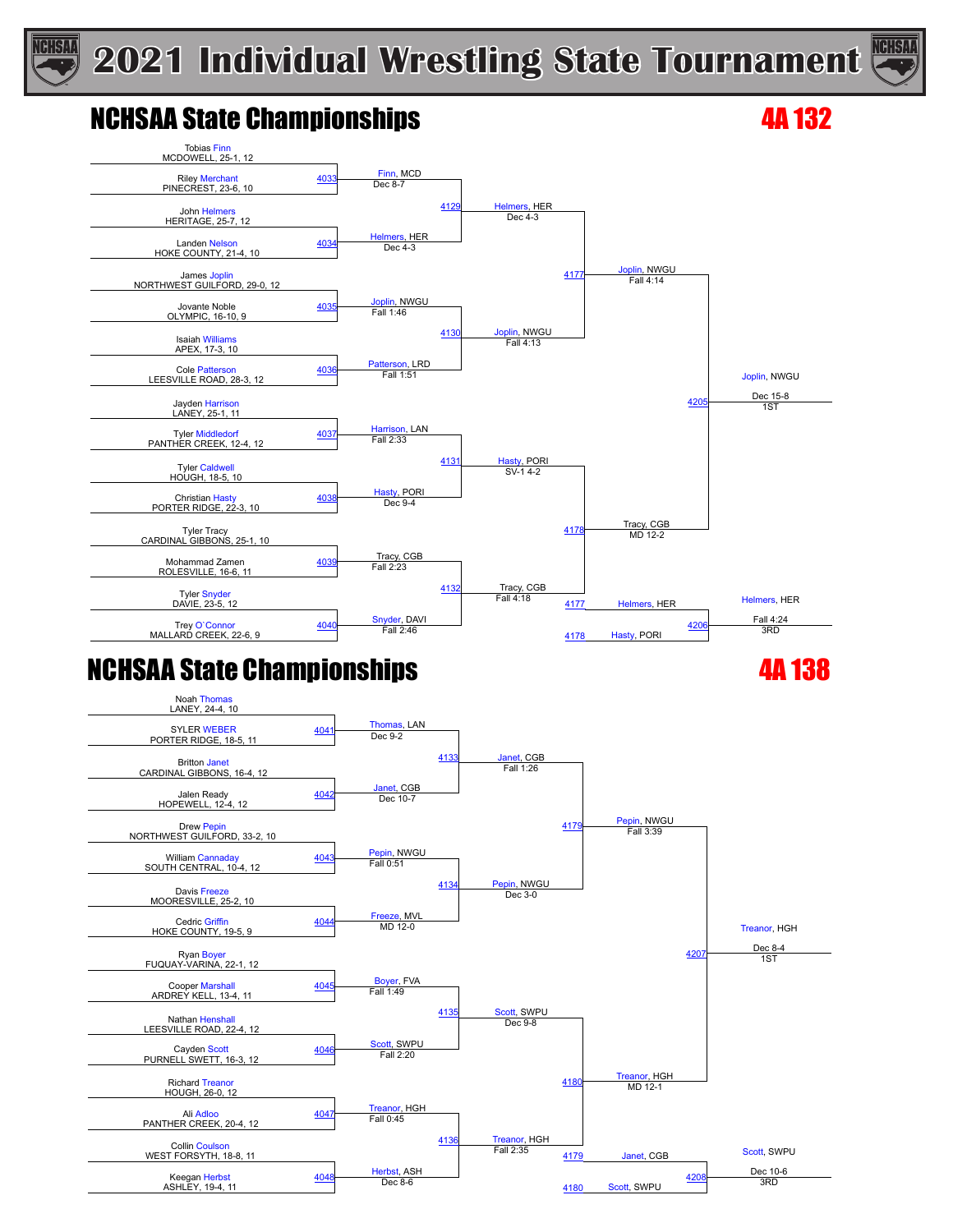# **2021 Individual Wrestling State Tournament**



#### NCHSAA State Championships **4A 145**



# NCHSAA State Championships **4A 152**

Jake <del>Emmert</del><br>MOORESVILLE, 27-2, 12 Emmert, MVL King-McAll, LUM ey, HPC Sealey, HPC TF-1.5 4:48 (24-9) Colin Queen NORTHWEST GUILFORD, 13-7, 11 <u>4057 Emmert,</u><br>Fall 3:55 D`Jarvis Poole **414** LANEY, 9-3, 12 , LUM Dec 4-3 Davieyon King-McAllister LUMBERTON, 16-6, 12 <u>4058 King-McAll</u>, L<br>Dec 10-5 Joseph Sealey 4183 HIGH POINT CENTRAL, 24-0, 9 y, HPC TF-1.5 5:48 (29-13) Jeffrey <del>Hoelscher</del><br>SOUTH MECKLENBURG, 16-6, 9 4059 TF-1.5 3:53 (29-11) Bradley Garrity **Bradley Sealey, HPC** Bradley Garrity **Bradley Garrity** PANTHER CREEK, 12-6, 10 Jurney, MIL TF-1.5 3:33 (25-9) 4211 William Jurney MILLBROOK, 13-4, 12 4060 Jurney, Mil Logan Haseley<br>CORINTH HOLDERS, 24-2, 10 Haseley, CHO Haseley, CHO Dec 4-3 1ST Jack Nystrom FUQUAY-VARINA, 15-6, 11 4061 **Hasele**<br>For. Hayden Fann **Album Communist State Communist State Advanturer** 1990 1991 1992 LAKE NORMAN, 23-6, 11 Foust, HIRI Grena, CAR Kaylin Foust HICKORY RIDGE, 21-4, 12 <u>4062 Foust, HIRE</u><br>Fall 4:50 Sam Grena 4184 CARY, 17-1, 10 Grena, CAR Dec 6-4 Brighson Judson LEESVILLE ROAD, 22-7, 11 4063 Fall 0:31 **1144** Grena, CAR Isaac Webb<br> **1414** Grena, CAR ISBN 6-8-414-5-5-414-5-414<br>
Fall 3:06 DAVIE, 27-2, 10 King-McAll, LUM Haseley, CHO Webb, DAVI MD 10-1 Fall 3:06 4183 Ksun <mark>Rock</mark><br>2B VANCE, 16-7, 12 406 4184 Haseley, CHO <sup>4212</sup> Dec 12-6 3RD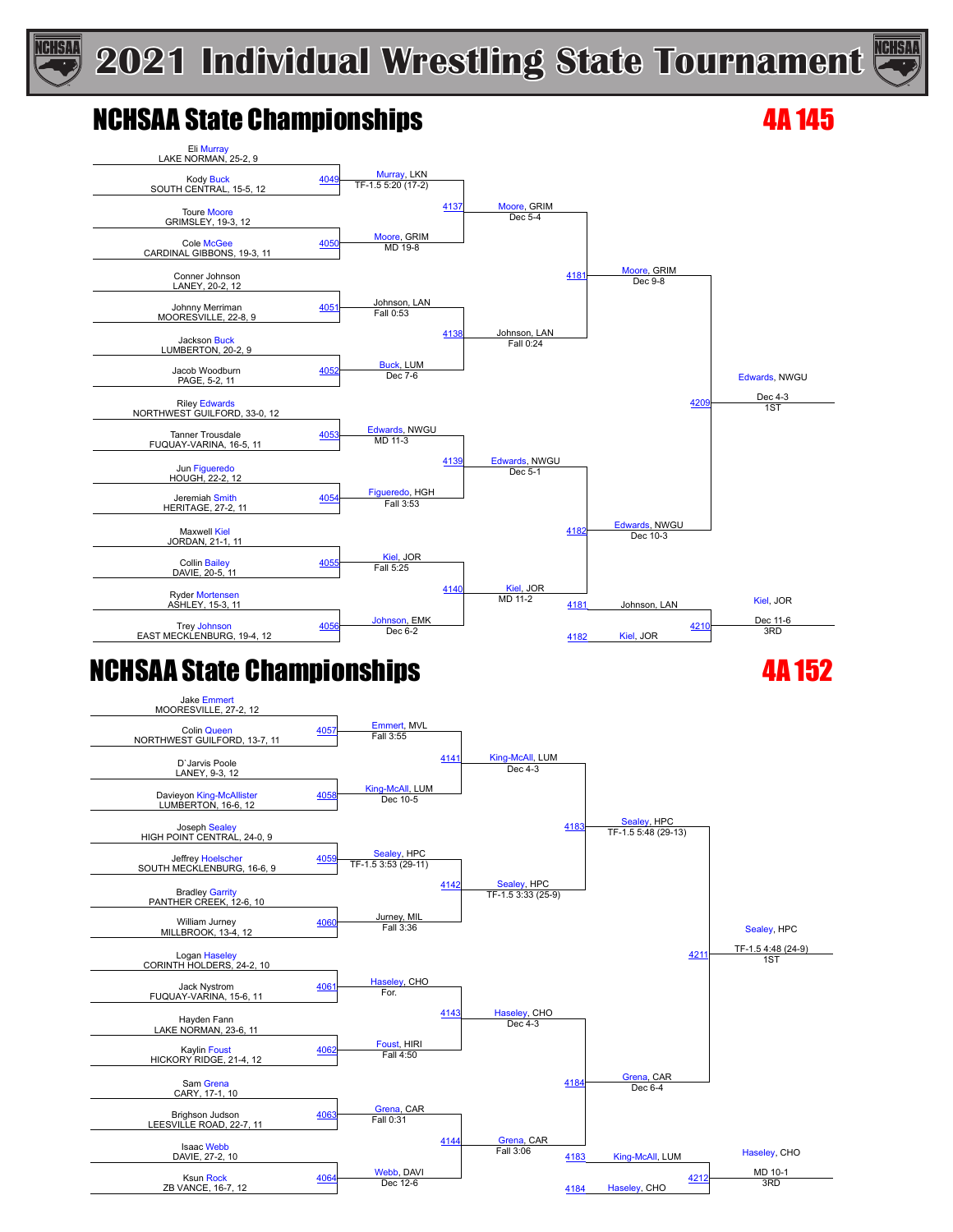





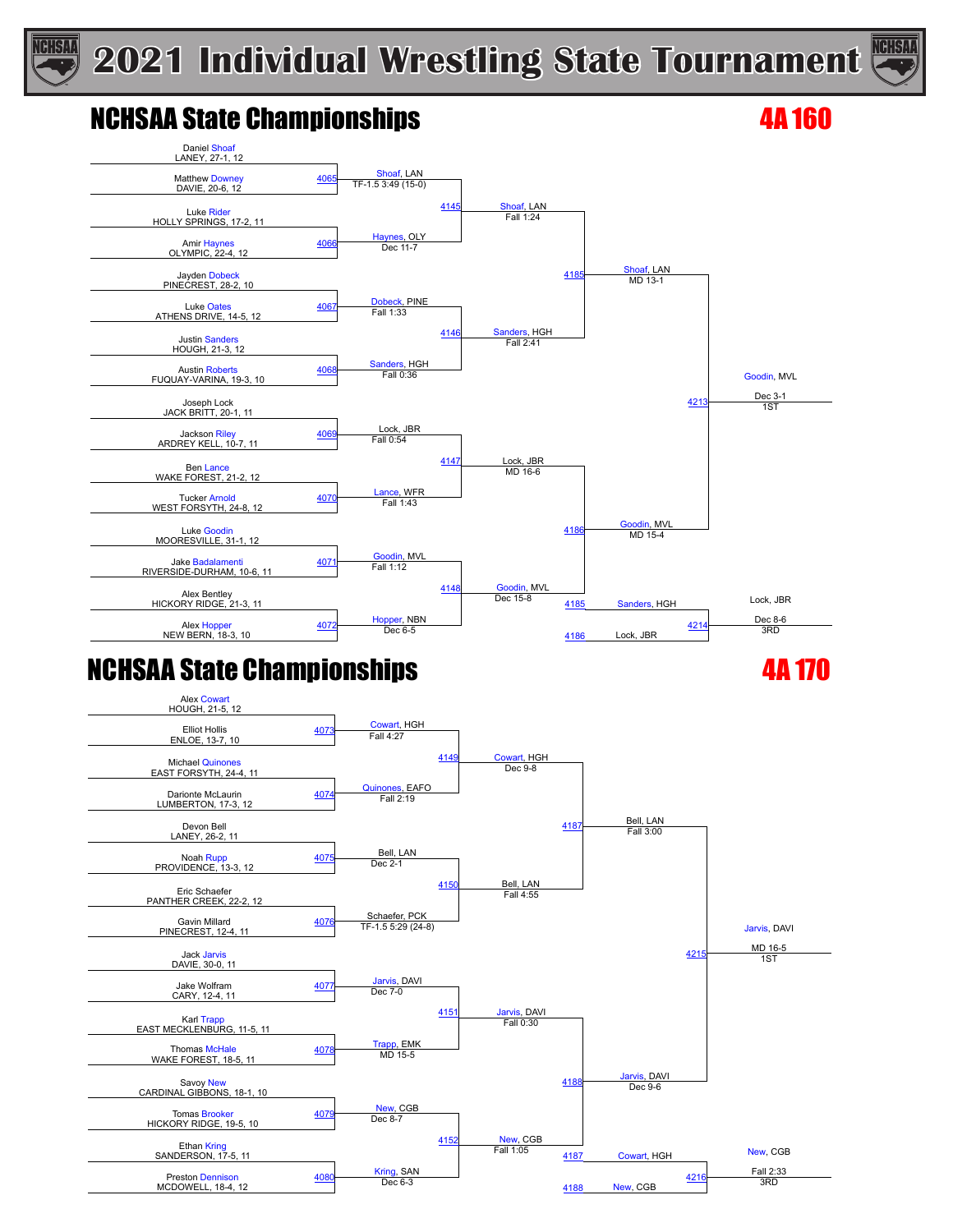